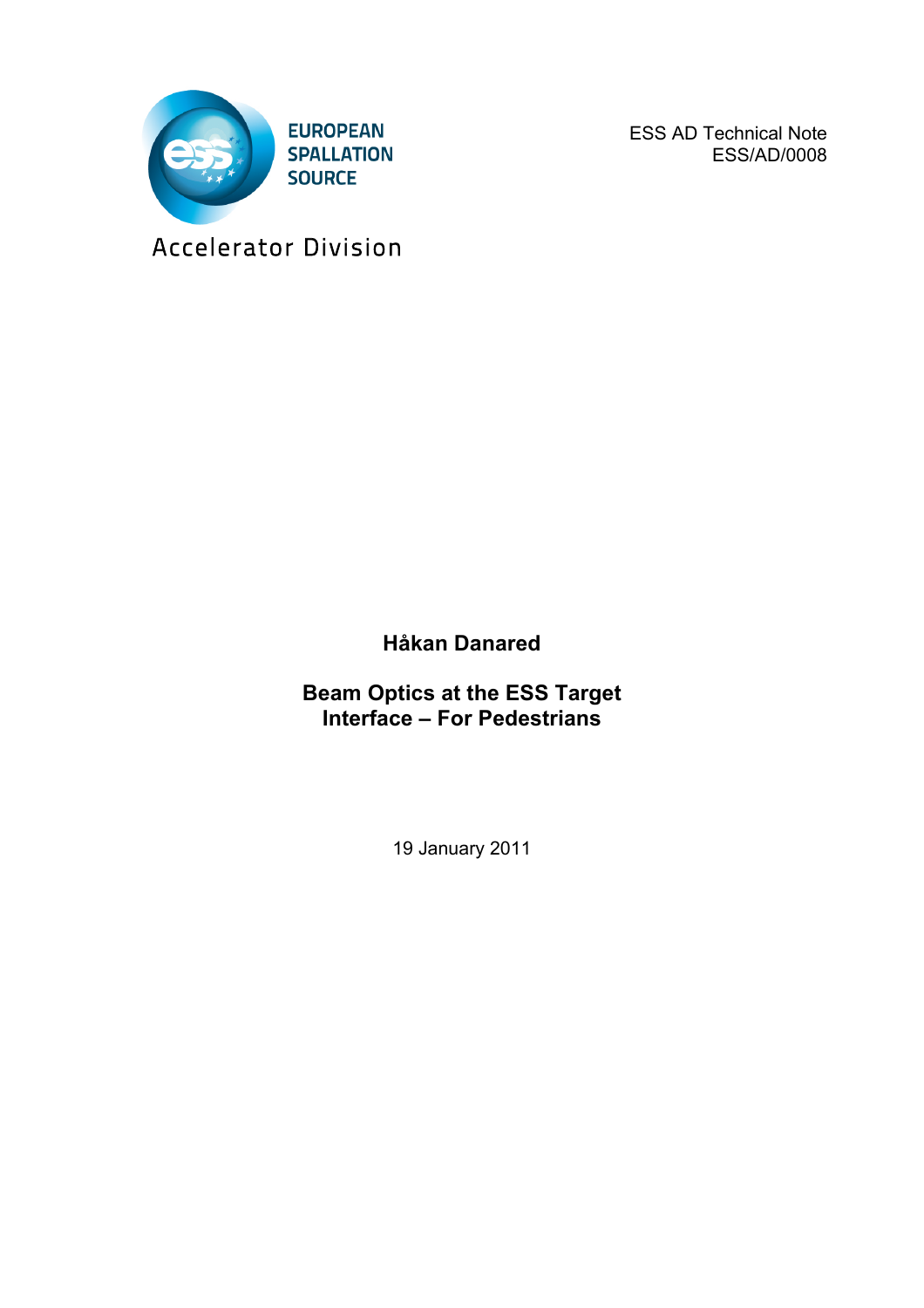## **Beam Optics at the ESS Target Interface – For Pedestrians**

*Håkan Danared, ESS*

Charged-particle optics has many similarities with geometrical optics for light rays. The simplest and most useful lens in particle optics is a quadrupole magnet which 1) keeps the horizontal and vertical motion decoupled and 2) is linear in the sense that the deflection angle of incoming parallel rays is proportional to the distance from the optical axis in each of the two planes. The parallel rays are thus bent towards a point focus. The deflection angle is proportional to the magnetic field strength, and, considering, for instance, the horizontal motion with *x* and *y* being the horizontal and vertical coordinates transverse to the beam direction,  $B_y$  must then be proportional to *x*, which indeed is the case for a suitably oriented quadrupole magnet. Similarly,  $B_x$ must be proportional to  $y$ , which means that a quadrupole magnet is focusing in one plane but defocusing in the other. Otherwise it is very similar to a spherical lens in geometrical optics.



Fig. 1. Cross section of a quadrupole magnet with iron yoke in dark grey, coils in blue and field lines in pink showing that the vertical field component increases linearly with *x* and that the horizontal field component increases linearly with *y*.

Using, in addition, *s* for the coordinate along the beam, it follows from the linearity that the equation of motion of a particle becomes  $x'' + K(s)x = 0$ , where the derivative is taken with respect to  $s$ . Here  $K(s)$  is proportional to the quadrupole strength, which is now a function of the longitudinal coordinate all along the machine, depending on where the magnets are located.

It can be shown, although it may not be immediately obvious, that this equation of motion has a solution  $x(s) = A \beta^{1/2}(s) \cos(\psi(s) + \delta)$ . Here, *A* and  $\delta$  are two constants of integration, determined by the initial position and direction of motion of the particle, and  $\psi$  is the integral of 1/ $\beta$ . In a beam of uncorrelated particles,  $\delta$  has random values of between 0 and  $2\pi$ , and the amplitudes A will be distributed up to some maximum value  $A_{\text{max}}$  that determines the beam size.

The solution shows that the beam particles perform oscillations about the beam axis with an oscillation phase that advances at a varying rate along the linac depending on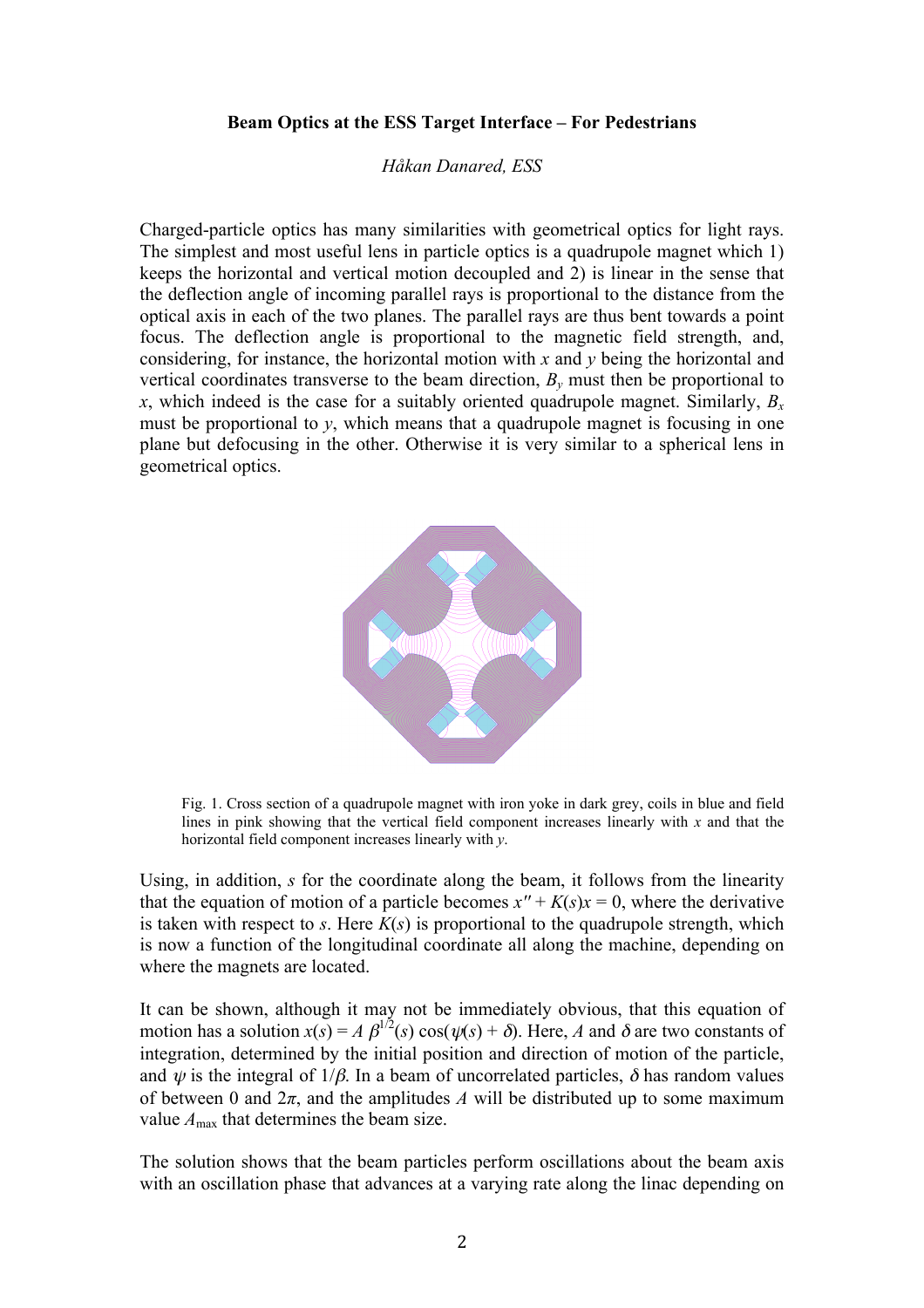the magnitude of  $\psi(s)$ . The beta function only depends on the distribution of magnetic fields and is obtained from *K*(*s*) through a differential equation. It can also be calculated step by step through the magnets using linear transfer matrices, like in geometrical optics. In a circular accelerator there is a periodic boundary condition that makes  $\beta(s)$  uniquely defined, while in a linac the beta has an undefined scale factor that can be combined with *A*. This beta function is a central concept in accelerator physics.

Given the maximum oscillation amplitude  $A_{\text{max}}$ , it is clear from the expression for  $x(s)$ that the size of the beam envelope is  $A_{\text{max}} \beta^{1/2}(s)$ . For instance, the beam size on the target window is  $A_{\text{max}}$  times the square root of the beta function at the window, which easily can be calculated according to the above procedure, at least as long as no nonlinear elements like octupole magnets are included.

With this background it should be possible to interpret a plot like the one below in Fig. 2. Writing  $A_{\text{max}}$  as  $x_{\text{max}}(0)/\beta^{1/2}(0)$  and plotting  $\beta^{1/2}(s)/\beta^{1/2}(0)$ , it is seen how the beam envelope evolves from some point about 40 m in front of the target up to the target window (or, in target parlance, the proton-beam window). With an assumed initial beam radius of  $x_{\text{max}}(0) = 2$  mm, a strong defocusing in front of the target is clearly needed in order to blow the beam up to the provisional 200 mm  $\times$  60 mm full width and height of the window.



Fig. 2. Beam envelope in the last part of the beam transport line in front of the target. The green line is proportional to the horizontal envelope and the blue line to the vertical envelope. The envelope in mm is obtained by multiplying with the actual beam size at, e.g.,  $x = 0$ . If the beam radius there is 2 mm  $\times$  2 mm, it is seen that it becomes 100 mm  $\times$  30 mm at the target. Vertical blue lines indicate the extent of quadrupole lenses that focus horizontally and green are lenses that defocus horizontally. In the vertical plane, the effect of the lenses is the opposite. Read lines represent octupole lenses that do not affect the beam envelope in the linear approximation used for this plot.

In this simple example, the transverse optics of the high-energy beam transport between the linac and the target is taken to be a FODO lattice, i.e., a repeating pattern of a focusing magnet, a drift section, a defocusing magnet and a drift again. All drifts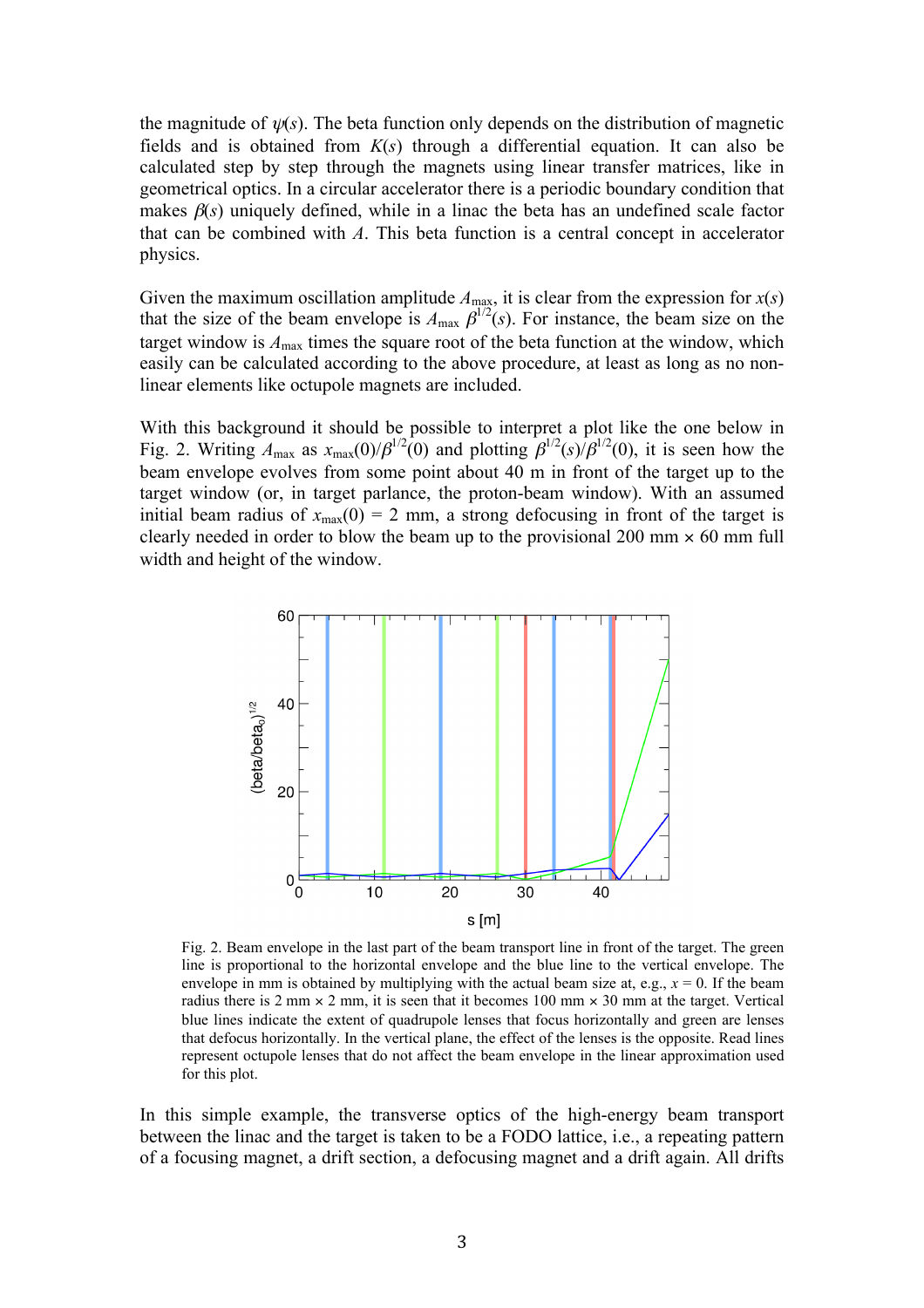are equally long and at the end there is, as the only deviation from the FODO geometry, a defocusing quadrupole instead of a focusing one.

Continuing with only linear optics, the shape of the intensity distribution across the beam does not change through the beam transport, even if the size of the beam changes with  $\beta^{1/2}$  in the two planes. Starting with a Gaussian beam profile (truncated at 3 sigma) at  $x = 0$ , the distribution is still Gaussian at the position of the target, which is illustrated to the left in Fig. 3.



Fig. 3. Beam spot at the position of the target, at the right edge of Fig. 2. To the left is the beam spot and its two projections without octupole magnets, showing Gaussian profiles. At the right the same beam is seen when the beam is more defocused by the quadrupoles and the two octupole fields are added to focus the tails back towards the centre. The areas under the peaks are normalized to the same values in the two plots. The gray rectangle illustrates the assumed extent of the target window.

Adding the octupole magnets changes the beam profile. An octupole magnet has transverse field components that are third-degree polynomials of *x* and *y*, and as a result it deflects the tails of the transverse particle distribution stronger than the core. Thus, a more rectangular distribution can be obtained by defocusing more with the quadrupole magnets and at the same time give the outer particles extra focusing in the octupoles, keeping the end of the distribution at the same position. If the octupoles are put where the beam has a waist in one dimension, they will only affect the motion in the other dimension. Two octupoles, one at a location where the beam is small in *x* and one where it is small in *y*, as in Fig. 2, makes it possible to control the flattening of the target beam spot more or less indepedently in the two dimensions.

At the right in Fig. 3, the beam profile is seen after the fields in the two octupole magnets have been switched on. The fields are chosen such that the vertical profile is close to rectangular, but with flanks that are not too steep, while the horizontal profile is more peaked towards the centre, which may be beneficial for the neutron yield. This flattening reduces the peak intensity (particles per  $cm^{-2}$ ) in the right right plot to 35% of that in the left plot.